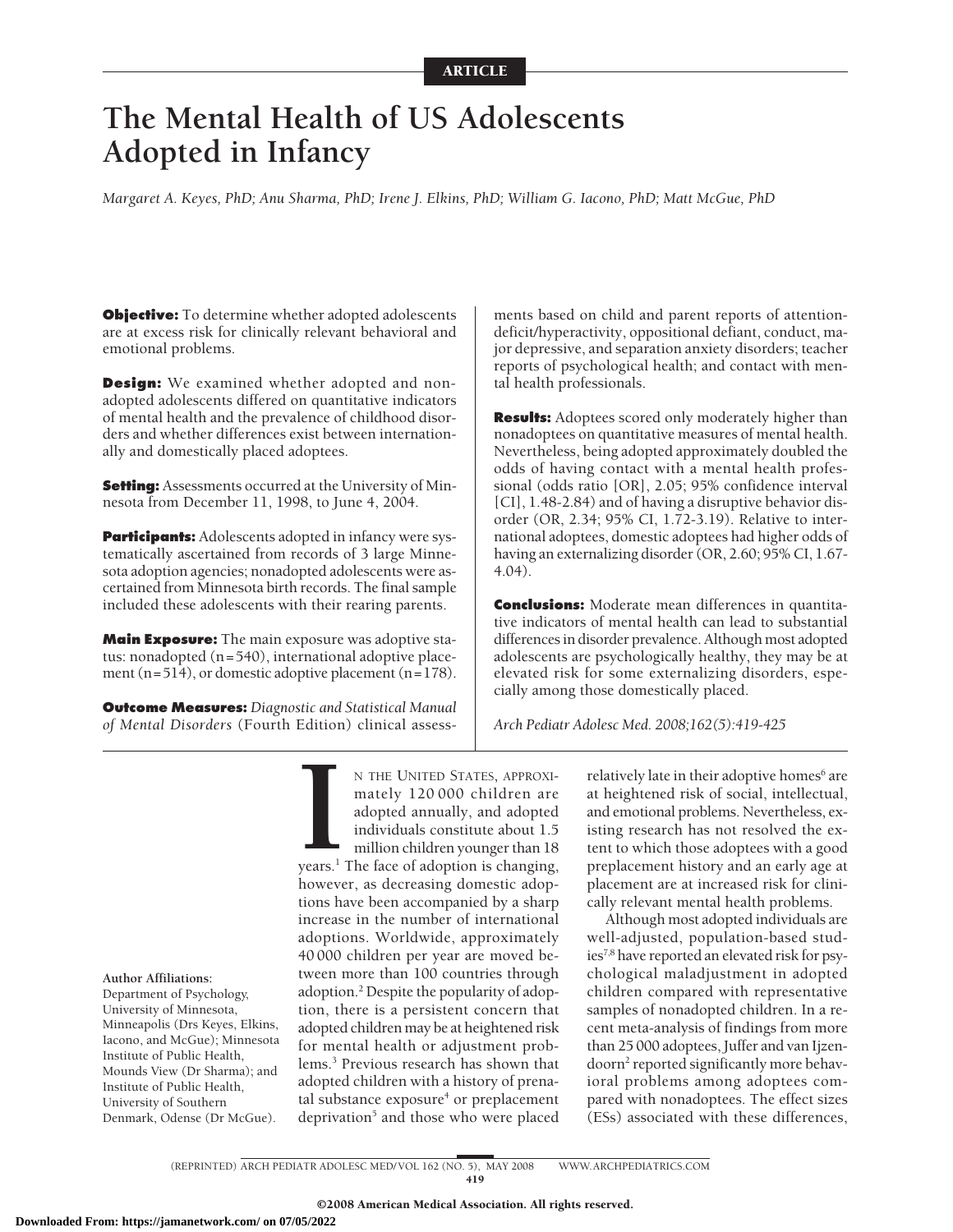however, were small (range, 0.16-0.24). Interestingly, international adoptees evidenced fewer behavioral and emotional problems than domestic adoptees.

Most studies in the meta-analysis, however, were based on questionnaire assessments of behavioral problems (eg, the Child Behavior Checklist) and do not speak to the existence of clinically meaningful differences in diagnoses. This distinction is particularly salient because modest adoptee/nonadoptee differences in questionnaire assessments of population samples contrast with a substantial overrepresentation of adopted childrenin clinical samples. Estimates of the percentage of adopted children seen in mental health settings fall within the range of 5% to  $12\%$ ,<sup>9</sup> or 2.5 to 6.0 times the percentage of adopted children in the general population. Indeed, the same meta-analytic review<sup>2</sup> that reported modest differences in behavioral problems reported large differences for mental health referral between adopted and nonadopted children. The discrepancy between small adoptee/nonadoptee differences in questionnaire assessments and large differences in mental health referrals may, in part, reflect a lower threshold for referral in adoptive than nonadoptive families. Adoptive parents may be more willing to seek help from a mental health professional for their troubled child because they are better educated or have greater economic resources than many nonadoptive parents or because they have previously interacted with social service providers in the process of adoption.<sup>10</sup> Furthermore, the parent of an adopted child may have a lower threshold than the parent of a nonadopted child for reporting a behavior as problematic. It is important to determine whether differences between adopted and nonadopted adolescents emerge when ratings from multiple sources (eg, teacher, child, and parent reports) are considered.

Thus, a more general understanding of the extent to which adopted individuals are at increased risk for clinically relevant mental health problems relies on research using multiple raters that compares the prevalence of *Diagnostic and Statistical Manual of Mental Disorders*(Fourth Edition) (*DSM-IV*) disorders in population-based samples of adoptees and nonadoptees. Using a sample of 692 adopted and 540 nonadopted adolescents, the present study addressed the following questions: (1) Are common *DSM-IV* childhood disorders more prevalent in adoptees than nonadoptees? (2) Are differences between adoptees and nonadoptees found across raters? and (3) Do domestic adoptees have significantly more mental health problems than international adoptees?

#### METHODS

## **PARTICIPANTS**

Participants were drawn from the Sibling Interaction and Behavior Study, a study of 409 adoptive and 208 nonadoptive families, each consisting of an adolescent sibling pair and 1 or both rearing parents. Adoptive families were systematically ascertained from infant placements made by 3 large private adoption agencies in Minnesota. Although parents provided information on the country of birth and ethnicity of participating adolescents, this information was not used in the recruitment process. We have no additional information on the biological

parents or birth circumstances of the adoptees. Nonadoptive families were ascertained through Minnesota state birth records by identifying sequential births to the same mother and father (ie, full biological siblings). To ensure comparability across samples, offspring in nonadoptive families were selected to have distributions of sex and birth year similar to those in adoptive families.

Eligibility requirements for adoptive families included having the following: (1) an adopted adolescent who had been placed permanently in the adoptive home before the age of 2 years and (2) a second adolescent sibling in the home who was not biologically related to the adopted adolescent but who could be biologically related to the rearing parents. Among the 409 adoptive families were 124 in which 1 member of the sibling pair was a biological child of the adoptive parents; these adolescents were included in the analyses and classified as nonadoptees. Nonadoptive families were required to have a pair of full biological adolescent siblings. All adolescents were required to be aged between 11 and 21 years. Additional requirements for both types of families included living within driving distance of our laboratories, neither adolescent having any handicap that would preclude completing our in-person assessment, and participating siblings being no more than 5 years apart in age.

Among eligible families, the percentage participating was slightly, but not significantly (*P*=.06), higher among adoptive (63.2%) compared with nonadoptive (57.3%) families. Sample representativeness was assessed by conducting a brief telephone interview with 73% of eligible but nonparticipating families. Participating and nonparticipating families did not differ significantly on father's education level, mother's and father's occupational status, percentage of original parents who remained married, or number of parent-reported behavioral disorders in their children. In nonadoptive families, more participating mothers were college educated (43.8%) than nonparticipating mothers  $(28.6\%)$   $(P<.01)$ . A comparison to integrated public use microdata series for Census 2000<sup>11</sup> indicates that the percentage of nonadoptive fathers who graduated from college is similar to that in the population of families with at least 2 children residing in the Minneapolis–St Paul metropolitan area (47% in the integrated public use microdata series sample and 44% in the nonadoptive families). Similar to our analysis of nonparticipants, there seems to be a slight positive selection for college education in the nonadoptive mothers (39% in the integrated public use microdata series sample and 44% in the nonadoptive families). A complete description of the Sibling Interaction and Behavior Study recruitment process, including an analysis of nonparticipants, can be found in the study by McGue et al.<sup>12</sup>

Two adopted adolescents were ruled ineligible after participation, resulting in a sample of 1232 adolescents, including 540 nonadoptees, 514 adoptees born outside the United States, and 178 adoptees born in the United States. These groups are subsequently referred to as nonadopted adolescents, international adoptees, and domestic adoptees, respectively. The sample of international adoptees reflects the ethnic diversity and female preponderance of adopted infants placed in Minnesota during the relevant years: 60.3% are female and 89.7% were adopted from South Korea. The domestic adoptees are 41.0% female and 78.7% white. Consistent with Minnesota demographics, 95.6% of the nonadopted adolescents are white and 54.1% are female.

#### **PROCEDURE**

The research protocol was approved by the University of Minnesota institutional review board. On arriving at the laboratory, a complete description of the study was followed by written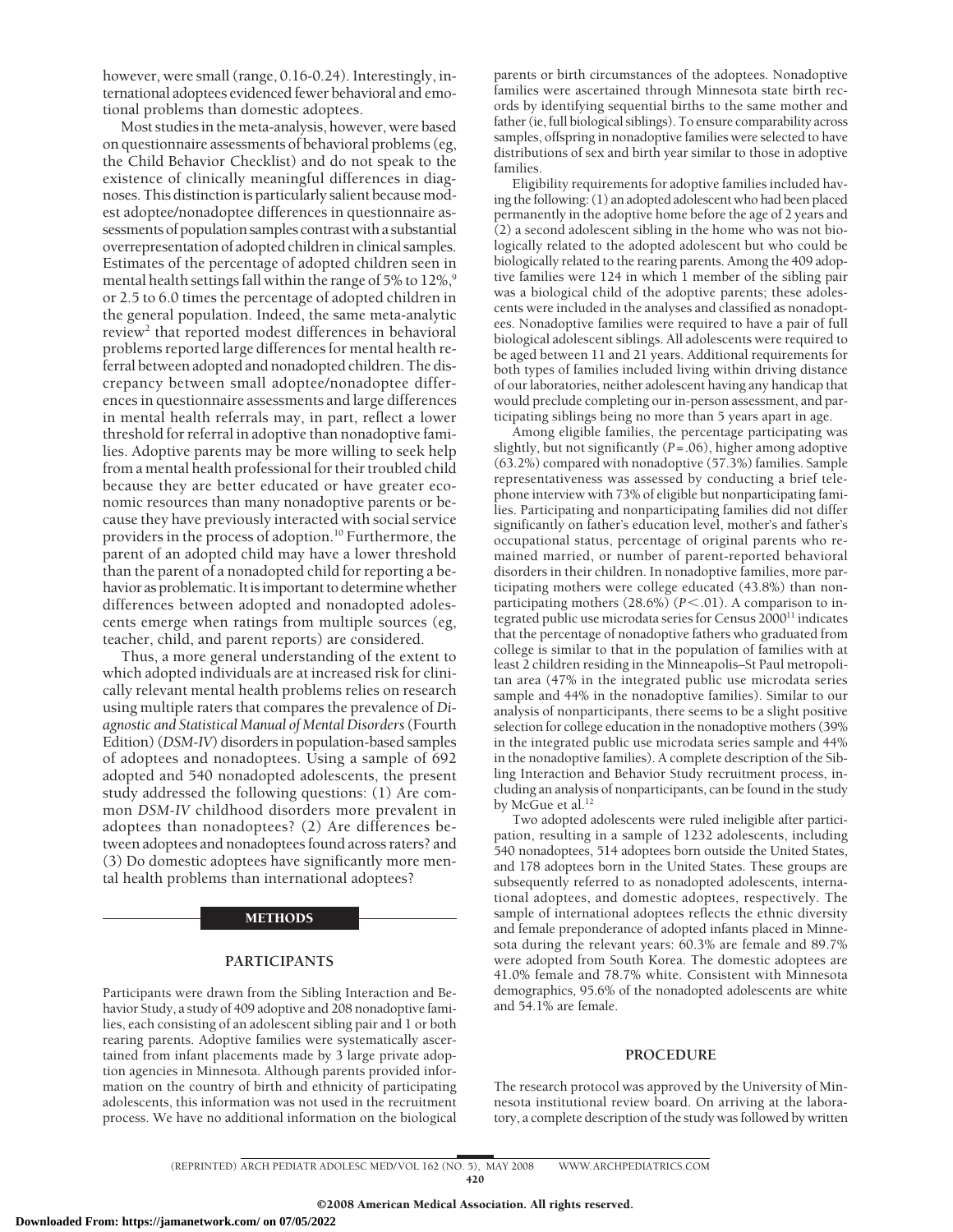informed consent from parents and assent from minor offspring. Adolescents and their parents were interviewed simultaneously, each in a separate room, by a different interviewer. Interviewers had a master's or bachelor's degree in psychology (or a related field), participated in intensive training in clinical diagnostic interviewing, passed written examinations, and satisfied proficiency criteria. Finally, for each adolescent still in grade or high school, we obtained teacher ratings from up to 3 recent teachers.

#### **MEASURES**

#### **Family Socioeconomic Status**

Each parent's level of education was coded on a 5-point scale (1 indicates less than high school; 2, high school or general equivalency diploma; 3, some college; 4, college degree; and 5, professional degree). For all parents employed full-time, occupational status was coded on a 6-point reflected Hollingshead scale (1 indicates manual labor; and 6, professional or managerial). We standardized the educational and occupational status scores for each parent using the mean (SD) from the distribution of scores for the nonadoptive families. We then summed these standardized scores for the parents in each family to form a composite socioeconomic status (SES) indicator (mean, 0.35; SD, 1.00).

#### **Diagnostic Assessment**

Adolescents 15 years or younger at assessment were interviewed with the revised version of the Diagnostic Interview for Children and Adolescents,<sup>13,14</sup> modified to ensure complete coverage of *DSM-IV* childhood disorders. All questions asked of the child were also asked of the mother as they pertained to the child. Responses were written in the interview booklet, and the interview was audiotaped. Childhood disorders assessed over the lifetime included oppositional defiant (ODD), attentiondeficit/hyperactivity (ADHD), conduct (CD), major depressive (MDD), and separation anxiety (SAD) disorders. Oppositional defiant disorder was assessed without regard for the presence of CD. Adolescents 16 years or older and their mothers were also administered the modified Diagnostic Interview for Children and Adolescents to assess the childhood disorders previously listed. Major depressive disorder was assessed with the Structured Clinical Interview for *Diagnostic and Statistical Manual of Mental Disorders* (Third Edition Revised),<sup>15</sup> updated to cover *DSM-IV* criteria.

Every interview was reviewed by at least 2 individuals with advanced clinical training (supervised by a doctoral-level clinical psychologist) who examined the interview booklet and listened to audiotapes as necessary. This information was used to code, by consensus, every *DSM-IV* symptom and diagnostic criterion. Consensus staff were blind to the diagnoses of other family members. For each of the 5 assessed disorders, for each rater (mother and child), we created a count of the number of positive symptoms and counts of the total number of externalizing (ADHD, CD, plus ODD) and internalizing (MDD plus SAD) symptoms. Diagnoses were assigned by computer programs that implemented *DSM-IV* algorithms. Our software enabled us to combine information across adolescents and their mothers to yield best-estimate diagnoses, which were considered positive if all *DSM-IV* criteria were met.<sup>16</sup> Formal studies of more than 500 participants have determined the reliability ( $\kappa$  coefficients) of our clinical assessments: 0.73 (ODD), 0.77 (ADHD), 0.80 (CD), 0.86 (MDD), and 0.88 (SAD). Composite externalizing (any of ODD, ADHD, or CD) and internalizing (either MDD or SAD) diagnoses were also computed.

#### **Teacher Reports**

The teacher rating form included items adapted from the Conners' Teacher Rating Scale,<sup>17</sup> the Rutter Child Scale B,<sup>18</sup> and personality trait ratings. The teacher rating scales (along with internal consistency and interteacher reliability estimates) included in this study are as follows: Oppositional (reliabilities, 0.96 and 0.77, respectively), Hyperactive (reliabilities, 0.95 and 0.74, respectively), Inattentive (reliabilities, 0.96 and 0.74, respectively), Anxious (reliabilities, 0.80 and 0.52, respectively), and Withdrawn (reliabilities, 0.77 and 0.50, respectively). Teacher rating data were returned for 77.8% of eligible adolescents. Neither sex nor adoption status was related to percentage returned.

## **Contact With a Mental Health Professional**

As part of a life history interview, each parent was asked, "Has your child ever seen anyone for emotional concerns?" Adolescents were coded as having contact with a mental health professional if this question was answered yes by either their mother or their father. Parent agreement was assessed using the  $\kappa$  coefficient ( $\kappa$ , 0.53).

## **STATISTICAL ANALYSES**

The effect of adoption status (nonadopted adolescent, domestic adoptee, or international adoptee) was investigated using analysis of variance for quantitative outcomes and logistic regression for categorical outcomes. The clustered nature of the family data was taken into account with hierarchical linear models, as incorporated into 2 programs (PROC MIXED [for quantitative outcomes] and PROC GENMOD [for categorical outcomes]) in SAS statistical software.<sup>19</sup> All quantitative measures were log-transformed before analysis. Overall analyses were followed by planned pairwise comparisons of (1) all adopted with all nonadopted adolescents, (2) domestic adoptees with all nonadopted adolescents, (3) international adoptees with all nonadopted adolescents, and (4) domestic with international adoptees. Covariates included age at assessment, sex, and family SES for all comparisons between adopted and nonadopted adolescents. An additional covariate, age at placement, was included for comparisons between domestic and international adoptees. Effect sizes (for quantitative outcomes), odds ratios (ORs) (for categorical outcomes), and confidence intervals (CIs) are reported for pairwise comparisons. Effect sizes were estimated by dividing the difference in the covariate-adjusted means by the residual standard deviation.

## **RESULTS**

Because domestic adoptees were significantly more likely to be male than nonadopted adolescents ( $P$ <.01) or international adoptees  $(P < .001)$ , **Table 1** gives means (SDs) for quantitative variables separately by sex and adoption status, including age at placement, age at assessment, family SES, teacher rating scale scores, and motherand child-rated symptom counts for the individual disorders and for externalizing (ODD, ADHD, and CD) and internalizing (MDD and SAD) disorders combined. Table 1 also gives the lifetime prevalence for *DSM-IV* diagnoses of ODD, ADHD, CD, MDD, and SAD; any externalizing disorder; any internalizing disorder; and contact with mental health professionals.

Looking first at demographic variables, age at assessment did not vary by adoption status. Although all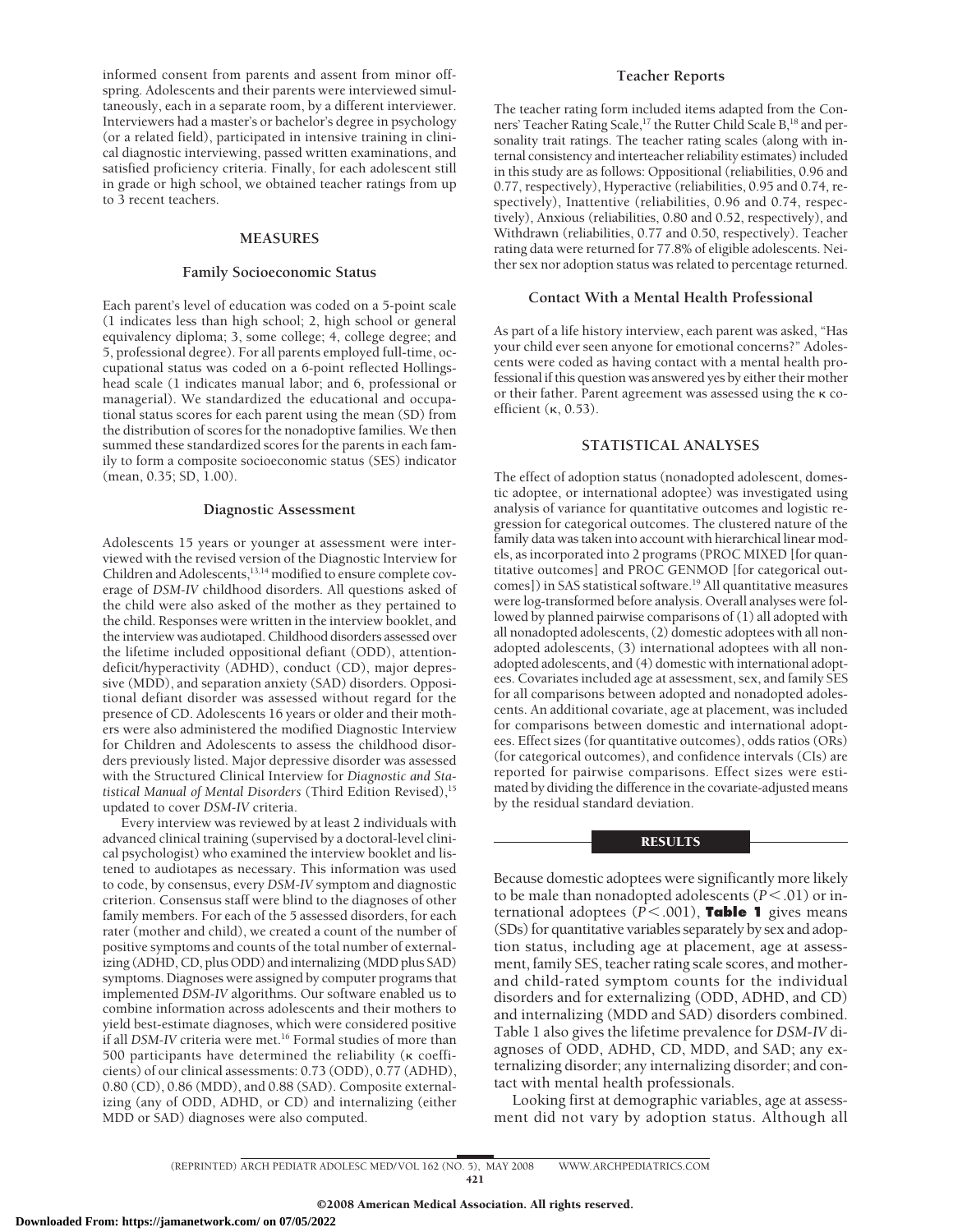#### **Table 1. Descriptive Statistics by Sex and Adoption Status**

|                                               | Male Sample <sup>b</sup>                      |                                                 |                                                      | <b>Female Sample<sup>b</sup></b>              |                                                |                                                      |
|-----------------------------------------------|-----------------------------------------------|-------------------------------------------------|------------------------------------------------------|-----------------------------------------------|------------------------------------------------|------------------------------------------------------|
| Variable <sup>a</sup>                         | Nonadopted<br><b>Adolescents</b><br>$(n=248)$ | <b>Domestic</b><br><b>Adoptees</b><br>$(n=105)$ | <b>International</b><br><b>Adoptees</b><br>$(n=204)$ | Nonadopted<br><b>Adolescents</b><br>$(n=292)$ | <b>Domestic</b><br><b>Adoptees</b><br>$(n=73)$ | <b>International</b><br><b>Adoptees</b><br>$(n=310)$ |
| <b>Demographics</b>                           |                                               |                                                 |                                                      |                                               |                                                |                                                      |
| Placement age, mo                             | <b>NA</b>                                     | 3.00(3.8)                                       | 5.54(3.2)                                            | <b>NA</b>                                     | 1.88(1.7)                                      | 5.28(3.2)                                            |
| Assessment age, y                             | 14.85(1.8)                                    | 14.93(2.1)                                      | 14.82(1.5)                                           | 14.93(2.0)                                    | 15.04(2.1)                                     | 15.03(2.1)                                           |
| <b>Family SES</b>                             | 0.09(1.1)                                     | 0.34(0.9)                                       | 0.66(0.8)                                            | 0.08(1.0)                                     | 0.39(0.9)                                      | 0.60(0.9)                                            |
| Quantitative outcomes                         |                                               |                                                 |                                                      |                                               |                                                |                                                      |
| <b>Teacher reports</b>                        |                                               |                                                 |                                                      |                                               |                                                |                                                      |
| Oppositional                                  | 34.40 (8.9)                                   | 39.11 (10.8)                                    | 35.81(9.1)                                           | 31.43(5.7)                                    | 35.85 (10.3)                                   | 31.95(7.0)                                           |
| Hyperactive                                   | 11.79(4.5)                                    | 13.39(4.6)                                      | 12.29(4.4)                                           | 10.09(2.4)                                    | 11.17(2.9)                                     | 10.48(3.0)                                           |
| Inattentive                                   | 15.43(6.2)                                    | 19.35(7.2)                                      | 16.26(6.4)                                           | 12.52(4.2)                                    | 14.23(4.8)                                     | 12.62(4.4)                                           |
| <b>Anxious</b>                                | 9.27(2.3)                                     | 10.45(2.8)                                      | 10.56(3.0)                                           | 9.75(2.3)                                     | 10.91(3.4)                                     | 10.23(3.0)                                           |
| Withdrawn                                     | 5.85(2.1)                                     | 6.36(2.4)                                       | 6.21(2.1)                                            | 5.69(1.9)                                     | 5.78(2.1)                                      | 5.63(1.9)                                            |
| Parent reports, No. of symptoms               |                                               |                                                 |                                                      |                                               |                                                |                                                      |
| <b>ODD</b>                                    | 0.83(1.4)                                     | 1.48(1.9)                                       | 1.19(1.7)                                            | 0.66(1.2)                                     | 1.41(1.8)                                      | 0.99(1.5)                                            |
| <b>ADHD</b>                                   | 1.11(2.4)                                     | 3.12(4.0)                                       | 2.30(3.7)                                            | 0.81(2.5)                                     | 1.55(3.2)                                      | 0.86(2.4)                                            |
| <b>CD</b>                                     | 0.23(0.6)                                     | 0.72(1.4)                                       | 0.48(1.2)                                            | 0.17(0.5)                                     | 0.32(0.7)                                      | 0.21(0.6)                                            |
| Externalizing                                 | 2.17(3.2)                                     | 5.34(5.7)                                       | 4.00(5.5)                                            | 1.64(3.2)                                     | 3.27(4.6)                                      | 2.05(3.5)                                            |
| <b>MDD</b>                                    | 0.27(1.0)                                     | 0.33(1.4)                                       | 0.46(1.3)                                            | 0.46(1.4)                                     | 0.60(1.5)                                      | 0.72(1.8)                                            |
| <b>SAD</b>                                    | 0.21(0.6)                                     | 0.19(0.5)                                       | 0.43(0.9)                                            | 0.27(0.6)                                     | 0.32(0.7)                                      | 0.40(0.9)                                            |
| Internalizing                                 | 0.48(1.1)                                     | 0.52(1.5)                                       | 0.88(1.8)                                            | 0.73(1.5)                                     | 0.92(1.9)                                      | 1.12(2.2)                                            |
| Child reports, No. of symptoms                |                                               |                                                 |                                                      |                                               |                                                |                                                      |
| <b>ODD</b>                                    | 0.49(1.0)                                     | 1.09(1.6)                                       | 0.71(1.4)                                            | 0.46(1.0)                                     | 0.85(1.2)                                      | 0.63(1.2)                                            |
| <b>ADHD</b>                                   | 1.40(2.5)                                     | 1.99(3.4)                                       | 1.77(3.0)                                            | 0.73(2.0)                                     | 1.45(2.6)                                      | 1.01(2.3)                                            |
| CD                                            | 0.74(1.4)                                     | 0.86(1.3)                                       | 0.43(0.8)                                            | 0.22(0.7)                                     | 0.26(0.6)                                      | 0.25(0.7)                                            |
| Externalizing                                 | 2.63(4.0)                                     | 3.96(4.9)                                       | 2.91(4.2)                                            | 1.36(2.8)                                     | 2.56(3.3)                                      | 1.90(3.5)                                            |
| <b>MDD</b>                                    | 0.35(1.4)                                     | 0.43(1.5)                                       | 0.36(1.3)                                            | 0.53(1.6)                                     | 0.51(1.5)                                      | 0.77(2.0)                                            |
| <b>SAD</b>                                    | 0.19(0.5)                                     | 0.21(0.6)                                       | 0.21(0.5)                                            | 0.30(0.8)                                     | 0.25(0.5)                                      | 0.28(0.7)                                            |
| Internalizing                                 | 0.53(1.4)                                     | 0.64(1.7)                                       | 0.58(1.4)                                            | 0.82(1.9)                                     | 0.75(1.5)                                      | 1.05(2.3)                                            |
| Categorical outcomes (lifetime prevalence), % |                                               |                                                 |                                                      |                                               |                                                |                                                      |
| <b>Clinical disorders</b>                     |                                               |                                                 |                                                      |                                               |                                                |                                                      |
| <b>ODD</b>                                    | 11.7                                          | 25.2                                            | 20.2                                                 | 8.6                                           | 19.2                                           | 15.8                                                 |
| <b>ADHD</b>                                   | 8.5                                           | 28.8                                            | 19.2                                                 | 5.2                                           | 16.4                                           | 6.5                                                  |
| <b>CD</b>                                     | 6.5                                           | 14.6                                            | 8.4                                                  | 2.4                                           | 2.7                                            | 2.6                                                  |
| <b>MDD</b>                                    | 5.3                                           | 4.9                                             | 5.5                                                  | 7.6                                           | 8.2                                            | 12.6                                                 |
| <b>SAD</b>                                    | 2.0                                           | 2.9                                             | 6.0                                                  | 3.5                                           | 2.7                                            | 5.8                                                  |
| Any externalizing disorder                    | 20.6                                          | 47.6                                            | 33.0                                                 | 12.7                                          | 30.1                                           | 18.7                                                 |
| Any internalizing disorder                    | 7.3                                           | 7.8                                             | 10.5                                                 | 10.7                                          | 11.0                                           | 17.4                                                 |
| Contact with mental health professional       | 15.7                                          | 32.4                                            | 29.4                                                 | 15.4                                          | 20.5                                           | 27.4                                                 |

Abbreviations: ADHD, attention-deficit/hyperactivity disorder; CD, conduct disorder; MDD, major depressive disorder; NA, data not applicable;

ODD, oppositional defiant disorder; SAD, separation anxiety disorder; SES, socioeconomic status.<br><sup>4</sup>Externalizing symptoms were aggregated across ODD, ADHD, and CD; and internalizing symptoms were aggregated across MDD and disorder includes ODD, ADHD, and CD; and any internalizing disorder includes MDD and SAD. Diagnoses are based on the *Diagnostic and Statistical Manual of Mental Disorders* (Fourth Edition), are lifetime, and are generated using a best-estimate algorithm.<br><sup>b</sup>Data are given as mean (SD) unless otherwise indicated.

adoptees were placed as infants, domestic adoptees were placed significantly earlier than international adoptees (*P*.001). Family SES was significantly higher for all adopted adolescents  $(P < .001)$ , and domestic  $(P < .01)$ and international adoptees  $(P < .001)$  separately, compared with nonadopted adolescents. In addition, family SES was significantly higher for international adoptees compared with domestic adoptees  $(P < .05)$ .

Analysis of variance results, including ES estimates and CIs for all planned comparisons of the quantitative outcome measures, are given in **Table 2**. After statistically adjusting for age at assessment, sex, and family SES, the adoption effect was statistically significant for every quantitative indicator of externalizing problems, except the child-reported symptoms of CD. Overall, adoptees had

more externalizing problems than nonadoptees, as reported by teacher, parent, and child, with the significant ESs ranging from modest to moderate (ie, 0.18- 0.46). Compared with nonadoptees, adoptees were rated as being significantly more anxious by their teachers, although adoptees did not have significantly more MDD or SAD symptoms by either parent or child report. Thus, adoption is associated with a modest to moderate elevation in externalizing problems and weaker effects on internalizing problems.

The subsample of domestic adoptees scored significantly higher than nonadoptees on all quantitative measures of externalizing behavior by all raters. They were also rated by their teachers as being more anxious. Relative to nonadoptees, the subsample of international adopt-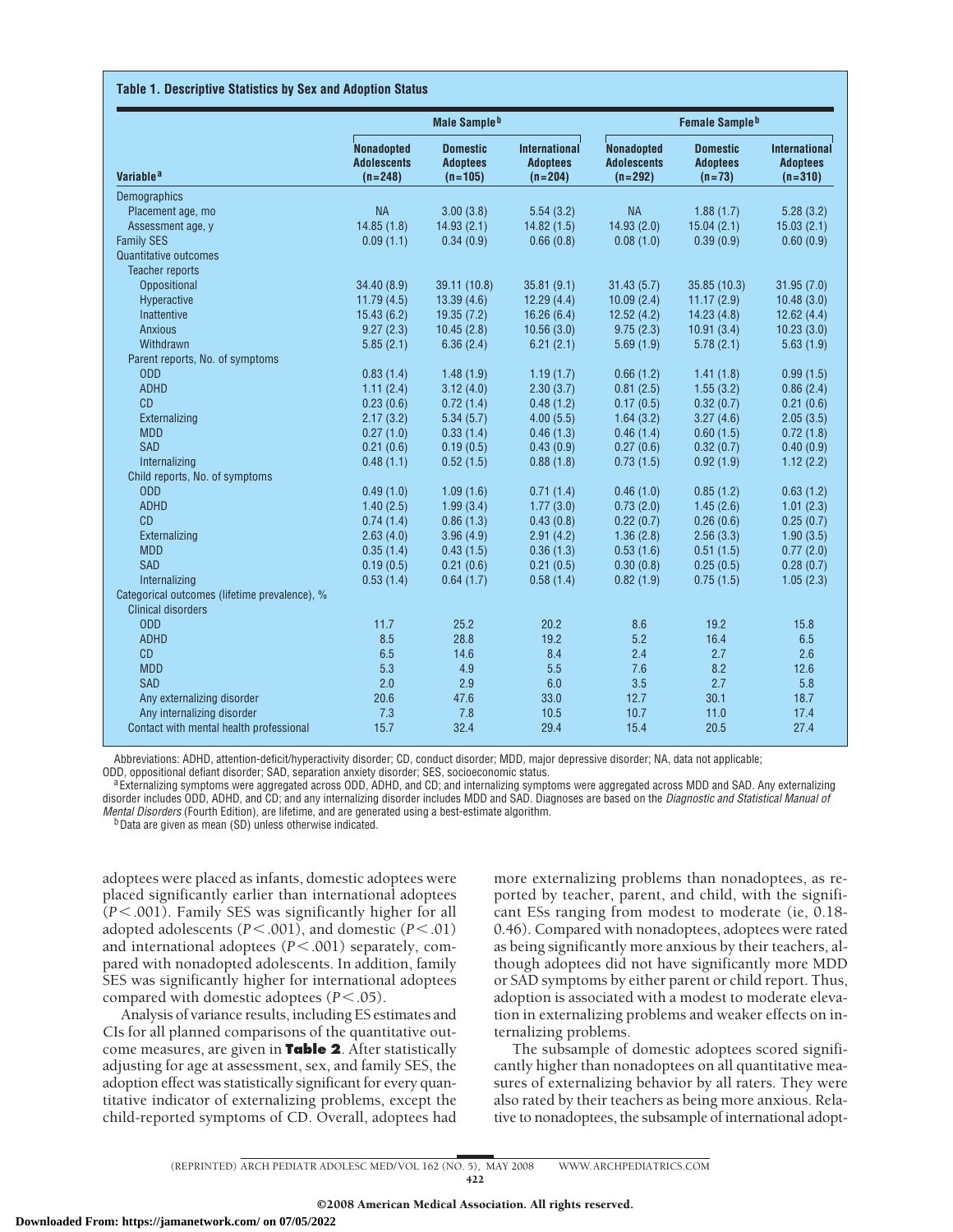| Variable <sup>a</sup>      | <b>Adopted vs Nonadopted</b><br>Adolescents b,c | <b>Domestic Adoptees vs</b><br>Nonadopted Adolescents <sup>b,c</sup> | <b>International Adoptees vs</b><br>Nonadopted Adolescents <sup>b,c</sup> | <b>Domestic vs International</b><br>Adoptees <sup>b,d</sup> |
|----------------------------|-------------------------------------------------|----------------------------------------------------------------------|---------------------------------------------------------------------------|-------------------------------------------------------------|
| <b>Teacher reports</b>     |                                                 |                                                                      |                                                                           |                                                             |
| Oppositional               | 0.43 (0.26 to 0.59) <sup>e</sup>                | $0.67$ (0.44 to $0.90$ ) <sup>e</sup>                                | 0.18 (0.02 to 0.34) <sup>e</sup>                                          | 0.63 (0.39 to 0.88) <sup>e</sup>                            |
| Hyperactive                | $0.35$ (0.19 to $0.51$ ) <sup>e</sup>           | $0.52$ (0.29 to 0.75) <sup>e</sup>                                   | $0.17$ (0.01 to 0.34) <sup>e</sup>                                        | 0.45 (0.20 to $0.69$ ) <sup>e</sup>                         |
| Inattentive                | 0.38 (0.21 to $0.55$ ) <sup>e</sup>             | 0.63 (0.39 to $0.87$ ) <sup>e</sup>                                  | $0.13$ (-0.04 to 0.30)                                                    | 0.62 (0.39 to 0.86) <sup>e</sup>                            |
| <b>Anxious</b>             | 0.39 (0.23 to $0.55$ ) <sup>e</sup>             | 0.46 (0.23 to 0.68) <sup>e</sup>                                     | 0.32 (0.17 to 0.48) <sup>e</sup>                                          | $0.25$ (0.01 to $0.50$ ) <sup>e</sup>                       |
| Withdrawn                  | $0.09$ (-0.07 to 0.25)                          | $0.12$ (-0.11 to 0.34)                                               | $0.06$ (-0.09 to 0.22)                                                    | $0.07$ (-0.17 to 0.32)                                      |
| Parent reports of symptoms |                                                 |                                                                      |                                                                           |                                                             |
| <b>ODD</b>                 | 0.36 (0.22 to 0.50) <sup>e</sup>                | 0.49 (0.29 to 0.68) <sup>e</sup>                                     | 0.23 (0.09 to 0.37) <sup>e</sup>                                          | $0.35$ (0.13 to $0.56$ ) <sup>e</sup>                       |
| <b>ADHD</b>                | 0.36 (0.23 to $0.50$ ) <sup>e</sup>             | 0.56 (0.37 to 0.74) <sup>e</sup>                                     | $0.17$ (0.04 to 0.31) <sup>e</sup>                                        | $0.37$ (0.18 to $0.56$ ) <sup>e</sup>                       |
| CD                         | 0.33 (0.17 to $0.48$ ) <sup>e</sup>             | 0.49 (0.28 to 0.70) <sup>e</sup>                                     | $0.16$ (0.01 to 0.32) <sup>e</sup>                                        | $0.37$ (0.14 to $0.59$ ) <sup>e</sup>                       |
| Externalizing              | 0.46 (0.32 to $0.60$ ) <sup>e</sup>             | 0.68 (0.49 to 0.88) <sup>e</sup>                                     | 0.24 (0.09 to 0.38) <sup>e</sup>                                          | 0.50 (0.29 to 0.71) <sup>e</sup>                            |
| <b>MDD</b>                 | $0.11 (-0.03 to 0.24)$                          | $0.04$ (-0.15 to 0.24)                                               | $0.18$ (0.04 to 0.31) <sup>e</sup>                                        | $-0.07$ ( $-0.28$ to 0.14)                                  |
| <b>SAD</b>                 | $0.09$ (-0.06 to 0.23)                          | $-0.01$ ( $-0.20$ to 0.19)                                           | $0.18$ (0.04 to 0.33) <sup>e</sup>                                        | $-0.23$ (-0.45 to $-0.01$ ) <sup>e</sup>                    |
| Internalizing              | $0.10$ (-0.04 to 0.24)                          | $0.00$ (-0.20 to 0.21)                                               | 0.20 (0.05 to 0.34) <sup>e</sup>                                          | $-0.16$ ( $-0.38$ to 0.06)                                  |
| Child reports of symptoms  |                                                 |                                                                      |                                                                           |                                                             |
| <b>ODD</b>                 | 0.32 (0.19 to $0.45$ ) <sup>e</sup>             | 0.47 (0.29 to 0.66) <sup>e</sup>                                     | $0.17$ (0.04 to 0.30) <sup>e</sup>                                        | $0.39(0.19 \text{ to } 0.60)^e$                             |
| <b>ADHD</b>                | $0.18$ (0.05 to 0.30) <sup>e</sup>              | 0.23 (0.06 to $0.41$ ) <sup>e</sup>                                  | $0.13$ (-0.01 to 0.26)                                                    | $0.16$ (-0.05 to 0.37)                                      |
| CD                         | $0.06$ (-0.08 to 0.20)                          | 0.20 (0.02 to 0.38) <sup>e</sup>                                     | $-0.08$ ( $-0.21$ to $0.06$ )                                             | 0.44 (0.22 to $0.67$ ) <sup>e</sup>                         |
| Externalizing              | 0.30 (0.17 to $0.43$ ) <sup>e</sup>             | 0.45 (0.27 to 0.63) <sup>e</sup>                                     | $0.15(0.01)$ to $0.29)$ <sup>e</sup>                                      | $0.39(0.18 \text{ to } 0.60)^e$                             |
| <b>MDD</b>                 | $0.07$ (-0.06 to 0.21)                          | $0.03$ (-0.16 to 0.22)                                               | $0.12$ (-0.02 to 0.26)                                                    | $-0.05$ ( $-0.26$ to 0.16)                                  |
| <b>SAD</b>                 | $-0.01$ ( $-0.13$ to 0.12)                      | $-0.03$ ( $-0.21$ to 0.15)                                           | $0.02$ (-0.10 to 0.15)                                                    | $-0.11$ ( $-0.31$ to $0.08$ )                               |
| Internalizing              | $0.06$ (-0.08 to 0.20)                          | $0.02$ (-0.17 to 0.21)                                               | $0.11$ (-0.03 to 0.25)                                                    | $-0.10$ ( $-0.31$ to 0.12)                                  |

Abbreviations: ADHD, attention-deficit/hyperactivity disorder; ANOVA, analysis of variance; CD, conduct disorder; MDD, major depressive disorder;

<sup>a</sup> Externalizing symptoms were aggregated across ODD, ADHD, and CD; and internalizing symptoms were aggregated across MDD and SAD.

bData are given as effect sizes (95% confidence intervals). Standardized effect sizes were computed as follows: (mean of first named group − mean of second

named group)/residual standard deviation.<br><sup>c</sup>Covariates for adopted vs nonadopted adolescents, domestic adoptees vs nonadopted adolescents, and international adoptees vs nonadopted adolescents include age at assessment, sex, and parental socioeconomic status.<br><sup>d</sup>Covariates for domestic vs international adoptees include age at placement, age at assessment, sex, and parental socioeconomic status.

eThese were significant effects.

ees was also seen as having higher levels of externalizing behavior, although differences were not always significant and the ESs were more modest than those observed with domestic adoptees. Focusing on internalizing problems, teachers reported that international adoptees were significantly more anxious than nonadopted adolescents and their parents reported significantly more symptoms of internalizing disorders, specifically MDD and SAD.

For comparisons between international and domestic adoptees, age of placement was added as a covariate. Results show that domestic adoptees are consistently more extreme than international adoptees on every quantitative indicator of externalizing behavioral problems, except for child-reported ADHD symptoms; ESs ranged from small to moderate (ie, 0.25-0.63). In terms of internalizing problems, domestic and international adoptees did not differ consistently. For example, teachers reported that domestic adoptees were significantly more anxious than international adoptees; however, parents reported significantly fewer symptoms of SAD in domestic than international adoptees.

Logistic regression results, along with associated ORs and CIs for *DSM-IV* diagnoses, are given in **Table 3**. The odds of being diagnosed as having an externalizing disorder (specifically, ADHD and ODD), but not an internalizing disorder, were approximately twice as high in all adopted adolescents compared with nonadopted ado-

lescents. Similar findings were observed when samples of domestic and international adoptees were each compared with nonadopted adolescents. Domestic adoptees also had higher odds of having CD compared with nonadopted adolescents. Adding age at placement as a covariate, ORs were consistently higher for domestic compared with international adoptees for externalizing disorders, specifically ADHD. Finally, all adopted adolescents, and domestic and international adoptees separately, were significantly more likely to have had contact with a mental health professional compared with nonadopted adolescents. There was no significant difference between domestic and international adoptees in likelihood of contact.

## **COMMENT**

Consistent with recent meta-analyses, adopted adolescents scored significantly higher on quantitative measures of behavioral and emotional problems. Effect sizes were typically in the small to moderate range, higher for indicators of externalizing than internalizing disorders, and generally robust across raters (parent vs teacher vs child). More important, we found the odds of help seeking to be approximately twice as high in adopted adolescents. This overrepresentation mirrors higher levels of clinically significant problems in adopted adolescents.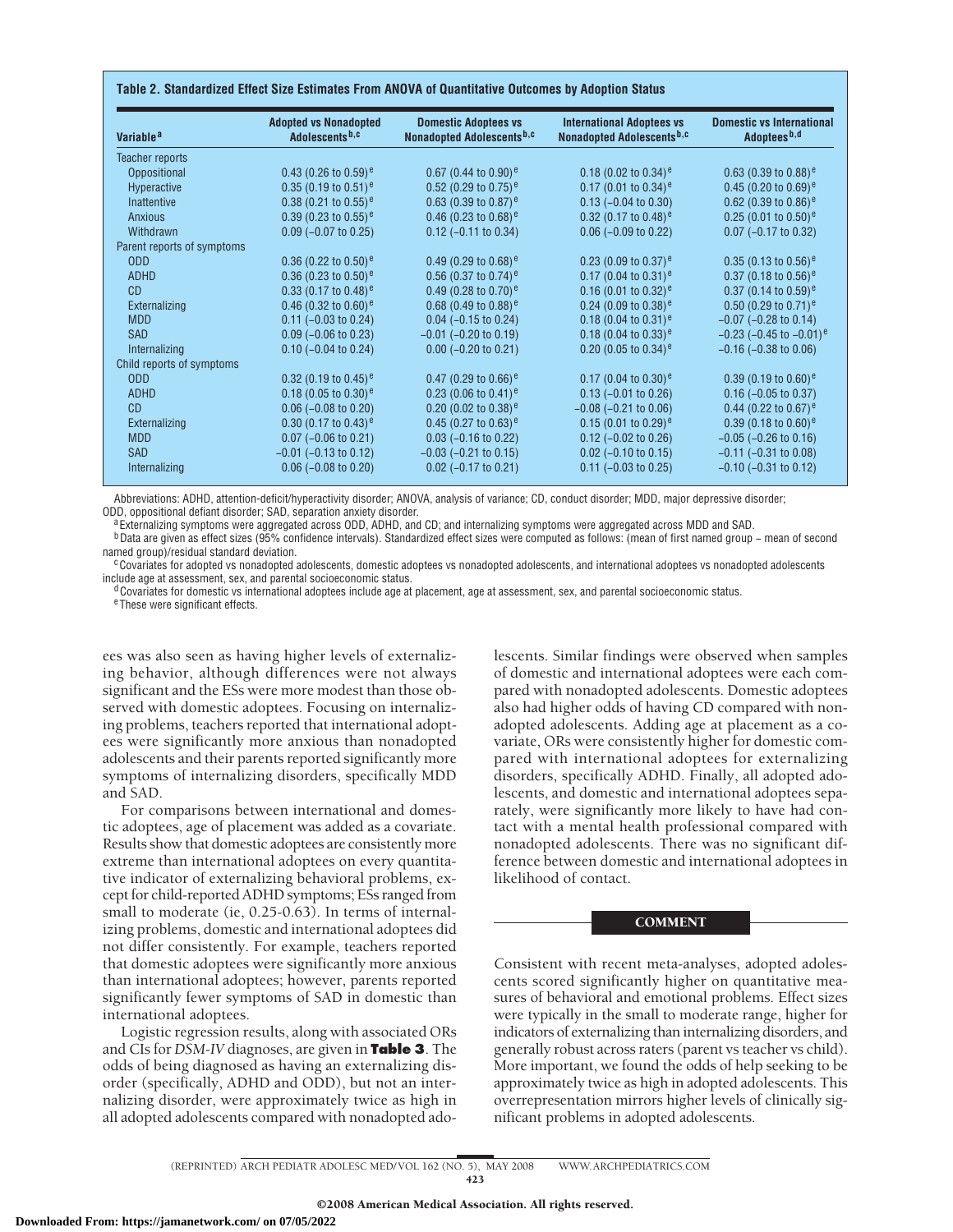| Variable <sup>a</sup>                     | <b>Adopted vs Nonadopted</b><br>Adolescents b,c | <b>Domestic Adoptees vs</b><br>Nonadopted Adolescents <sup>b,c</sup> | <b>International Adoptees vs</b><br>Nonadopted Adolescents <sup>b,c</sup> | <b>Domestic vs International</b><br>Adoptees <sup>b,d</sup> |  |
|-------------------------------------------|-------------------------------------------------|----------------------------------------------------------------------|---------------------------------------------------------------------------|-------------------------------------------------------------|--|
| Clinical disorders                        |                                                 |                                                                      |                                                                           |                                                             |  |
| <b>ODD</b>                                | $2.24(1.57-3.20)^e$                             | $2.51(1.58-4.00)^e$                                                  | $1.99(1.38-2.88)^e$                                                       | $1.52(0.95 - 2.43)$                                         |  |
| <b>ADHD</b>                               | $2.67(1.78-4.02)^e$                             | 3.95 $(2.42 - 6.44)^e$                                               | $1.81(1.16-2.82)^e$                                                       | $2.61(1.55-4.37)^e$                                         |  |
| CD                                        | $1.64(0.95-2.83)$                               | $2.10(1.04-4.24)^e$                                                  | $1.29(0.71 - 2.34)$                                                       | $2.03(0.94 - 4.36)$                                         |  |
| Any externalizing disorder                | $2.34(1.72-3.19)^e$                             | $3.25(2.16-4.89)^e$                                                  | $1.69(1.22 - 2.32)^e$                                                     | $2.60(1.67-4.04)^e$                                         |  |
| <b>MDD</b>                                | $1.27(0.77-2.09)$                               | $1.05(0.52 - 2.12)$                                                  | $1.55(0.95-2.52)$                                                         | $0.79(0.38-1.66)$                                           |  |
| <b>SAD</b>                                | 1.49 (0.75-2.94)                                | $1.06(0.39-2.88)$                                                    | $2.08(1.09-3.99)^e$                                                       | $0.47(0.16-1.34)$                                           |  |
| Any internalizing disorder                | $1.34(0.88-2.05)$                               | $1.09(0.60-2.01)$                                                    | $1.64$ (1.08-2.50) <sup>e</sup>                                           | $0.73(0.38-1.41)$                                           |  |
| Contact with a mental health professional | $2.05(1.48-2.84)^e$                             | $2.04(1.33-3.13)^e$                                                  | $2.05(1.47 - 2.86)^e$                                                     | $1.19(0.76 - 1.86)$                                         |  |

Abbreviations: See Table 2.

a Any externalizing disorder includes ODD, ADHD, and CD; and any internalizing disorder includes MDD and SAD. Diagnoses are based on the *Diagnostic and* Statistical Manual of Mental Disorders (Fourth Edition), are lifetim

<sup>b</sup>Data are given as odds ratios (95% confidence intervals). The odds ratios reflect the increase in the odds of having the indicated disorder in the first named group<br>relative to the second named group.

<sup>c</sup>Covariates for adopted vs nonadopted adolescents, domestic adoptees vs nonadopted adolescents, and international adoptees vs nonadopted adolescents include age at assessment, sex, and parental socioeconomic status.<br>dCovariates for domestic vs international adoptees include age at placement, age at assessment, sex, and parental socioeconomic status.

eThese were significant effects.

Although Tieman and colleagues $20$  have investigated the prevalence of *DSM-IV* disorders in adopted adults, ours is the first study, to our knowledge, to investigate the prevalence of common *DSM-IV* childhood disorders in a population-based sample of adopted adolescents. We found that the odds of being diagnosed as having ADHD and ODD were approximately twice as high in adoptees compared with nonadoptees; the prevalence of CD, MDD, and SAD was not significantly associated with adoption status. Our finding of moderate mean differences on quantitative measures of adjustment coupled with a 2-fold increase in odds for specific externalizing disorders implies that, whereas most adopted adolescents are psychologically well-adjusted, some may be at elevated risk for clinically significant problems.

This finding of minimal mean differences but 2-fold differences in odds may seem inconsistent; however, a small shift in the mean of a distribution can have a dramatic effect in the tail of that distribution.<sup>9,21</sup> For example, the distributions of best-estimate ODD symptoms for adopted and nonadopted adolescents have a modest mean separation of 0.31 SD. Using a diagnostic threshold of 4 or more symptoms, we capture only 10.0% of the nonadoptees while capturing 19.0% of the adoptees, almost a 2-fold difference. Thus, moderate mean differences can easily lead to substantial differences in disorder prevalence.

Because our sample included domestic and international adoptees, we were able to directly compare outcomes for these 2 groups. Consistent with a recent metaanalysis, $<sup>2</sup>$  we found that international adoptees had</sup> consistently fewer externalizing behavioral problems than domestic adoptees: ESs were small to moderate. Some have speculated that international adoptees would be at increased risk for mental health problems because they are more likely to have been placed in the adoptive home at a late age, experienced preplacement adversity, and been exposed to postplacement discrimination.<sup>22</sup> However, Juffer and van Ijzendoorn<sup>2</sup> hypothesize that 2 factors might account for the better adjustment of international vs domestic adoptees. First, they suggest that the adoptive parents of international adoptees may be better prepared to rear an adopted child than the adoptive parents of domestic adoptees. In our sample, families of international adoptees did have higher SES scores when compared with families of domestic adoptees; however, statistically adjusting for SES did not eliminate, or even reduce, the differences between these 2 groups. Of course, parents of international and domestic adoptees may differ in ways not captured by SES (eg, parenting style or attitudes toward adoption). Juffer and van Ijzendoorn also suggest that domestic adoptees may experience greater prenatal exposure to teratogenic substances or carry a greater genetic risk for mental health problems than international adoptees. It will be important in future research to explore these possibilities.

It is important to interpret our findings in the context of several research limitations. Our samples of adolescents were ascertained to be representative of the populations from which they were derived and are constrained by time and place. For example, results are limited to mental health outcomes appropriate to assess in adolescence. Furthermore, our sample of nonadopted adolescents was drawn from Minnesota birth records and does not reflect the full ethnic diversity that exists within the United States. Thus, we are reassured that the prevalence of *DSM-IV* disorders in this sample generally agrees with those published in other epidemiological research.<sup>23,24</sup> Our sample of adopted adolescents was ascertained to be representative of placements made by the 3 largest Minnesota adoption agencies and is missing representation of adolescents whose adoption was arranged privately. In addition, the nature of international placements has changed in recent years so that most internationally placed infants no longer come from South Korea.<sup>25</sup> It will be important to explore the adjustment of international adoptees from a broader range of countries. Finally, adoptees in our sample were all placed be